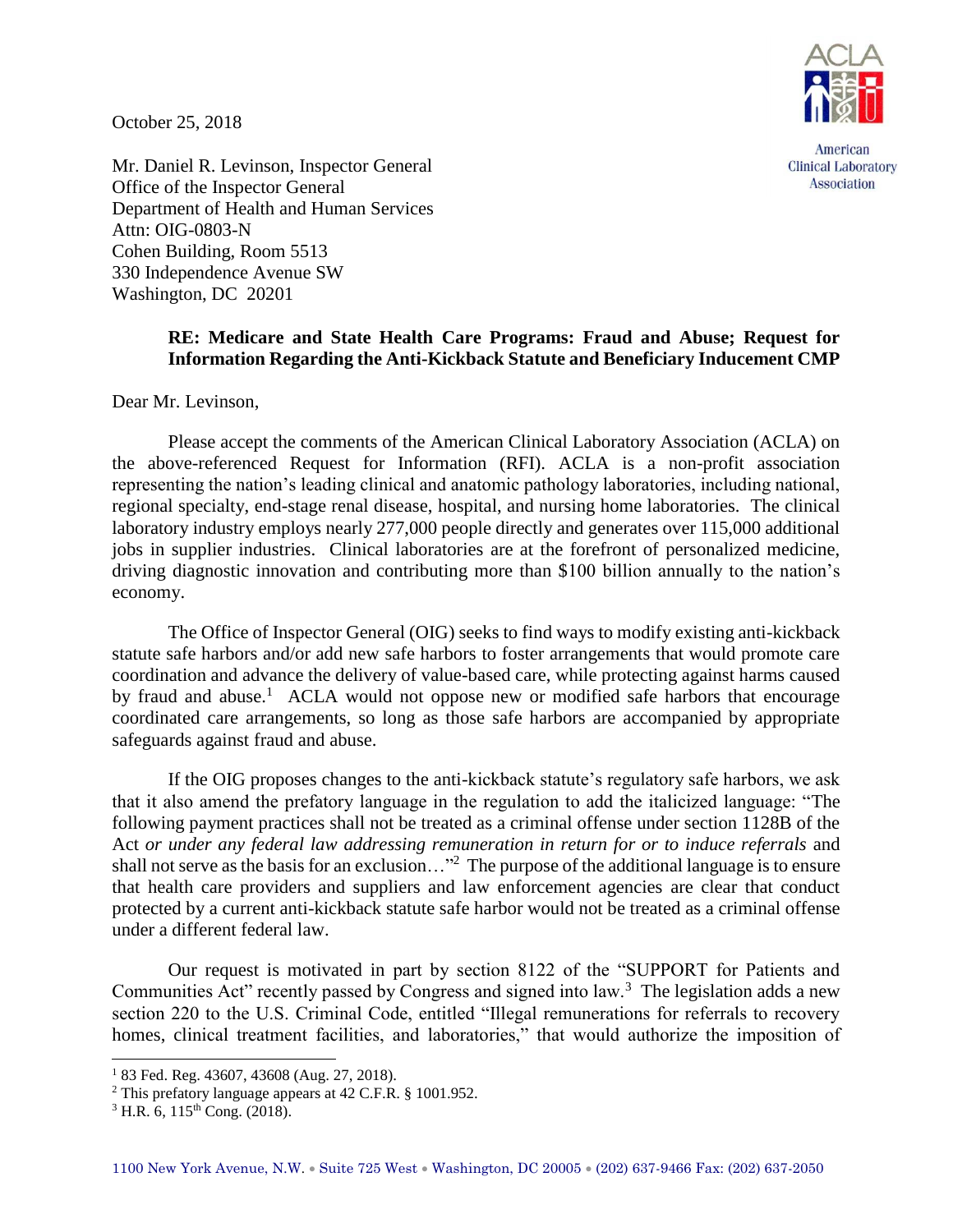## ACLA Comments on Anti-Kickback Statute RFI page 2

criminal penalties for some conduct that currently is permissible under anti-kickback statute safe harbors. (The section is included in Subtitle J, "Eliminating Kickbacks in Recovery".) As written, section 8122 of the legislation applies to all laboratories, not merely laboratories who perform testing for recovery homes and clinical treatment facilities, and to all services covered by all payors, rather than only items and services covered by the Federal health care programs.<sup>4</sup>

The new legislation includes rule of construction language addressing the provision's relationship to other federal laws, but we do not believe it will be effective to protect conduct that currently is permissible. The rule of construction language reads: "This section shall not apply to conduct that is prohibited under section 1128B of the Social Security Act (42 U.S.C. 1320a-7b(b)." It does not address conduct that currently is protected under an existing safe harbor or implementing guidance such as a fraud alert. It is not clear, for example, how a law enforcement agency would reconcile the current anti-kickback statute's exception that protects the payment and receipt of remuneration under certain employer-employee arrangements with the employeremployee exception in the legislation. While similar, they contain critical differences. The antikickback statute does not apply to:

> any amount paid by an employer to an employee (who has a bona fide employment relationship with such employer) for employment in the provision of covered items or services…<sup>5</sup>

The new legislation, on the other hand, would not apply to:

a payment made by an employer to an employee or independent contractor (who has a bona fide employment or contractual relationship with such employer) for employment, if the employee's payment is not determined by or does not vary by—

(A) the number of individuals referred to a particular recovery home, clinical treatment facility, or laboratory;

(B) the number of tests or procedures performed; or

(C) the amount billed to or received from, in part or in whole, the health care benefit program from the individuals referred to a particular home, clinical treatment facility, or laboratory…

It is not evident which law would apply to compensation paid to a laboratory employee that is based, in part, on the amount of business generated by the employee. Would it be the current anti-

 $\overline{a}$ 

<sup>4</sup> The definition of "laboratory" in the legislation cross-references the definition of laboratory found in the Clinical Laboratory Improvement Amendments (CLIA), 42 U.S.C. § 263a. A "health care benefit program" is defined as "any public or private plan or contract, affecting commerce, under which any medical benefit, item, or service is provided to any individual, and includes any individual or entity who is providing a medical benefit, item, or service for which payment may be made under the plan or contract."

 $5$  42 U.S.C. § 1320a-7b(b)(3)(B).